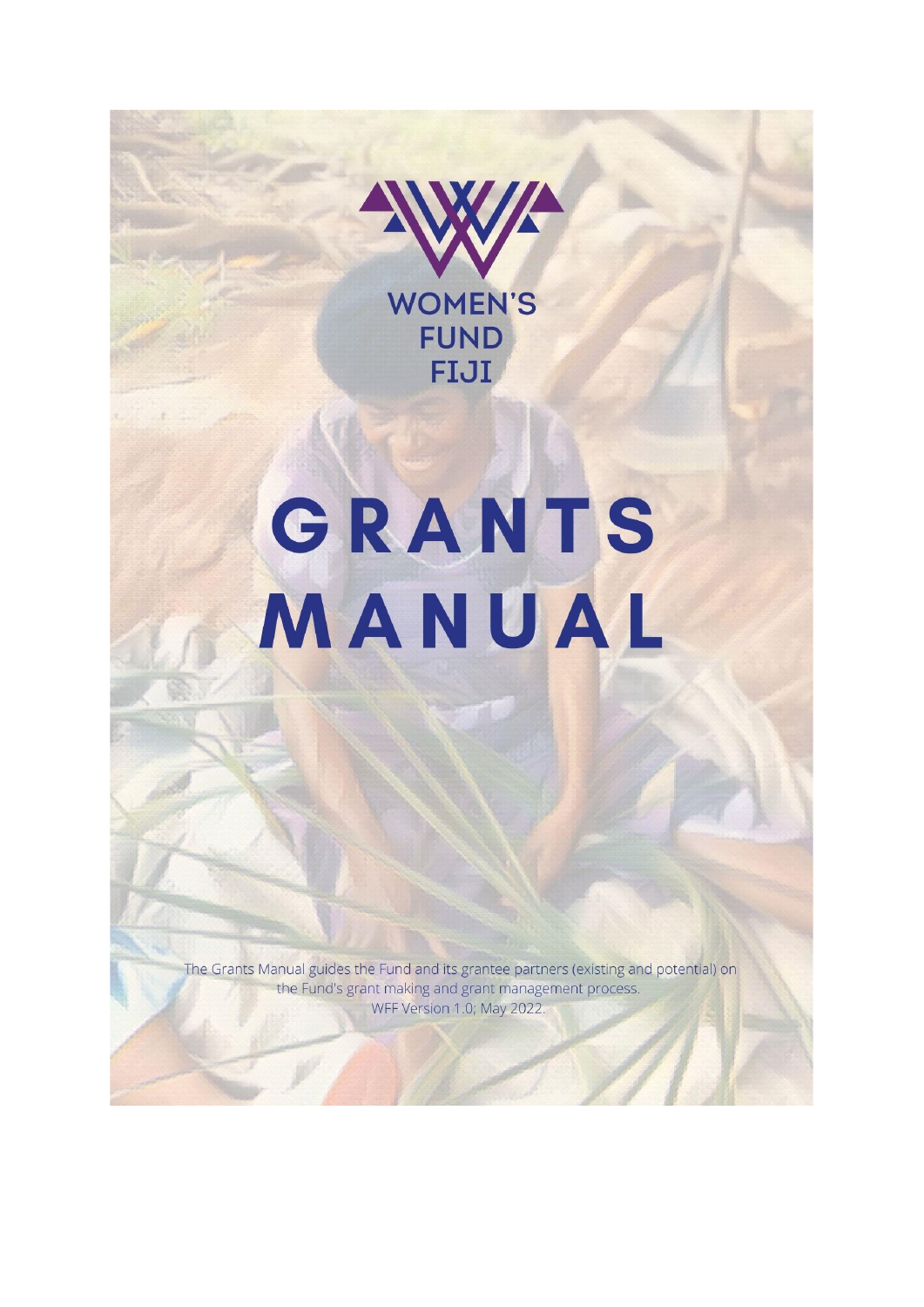# Contents

| 1. |
|----|
|    |
|    |
| 2. |
|    |
| 3. |
|    |
|    |
|    |
|    |
|    |
|    |
|    |
|    |
|    |
|    |
|    |
|    |
|    |
|    |
|    |
|    |
|    |
|    |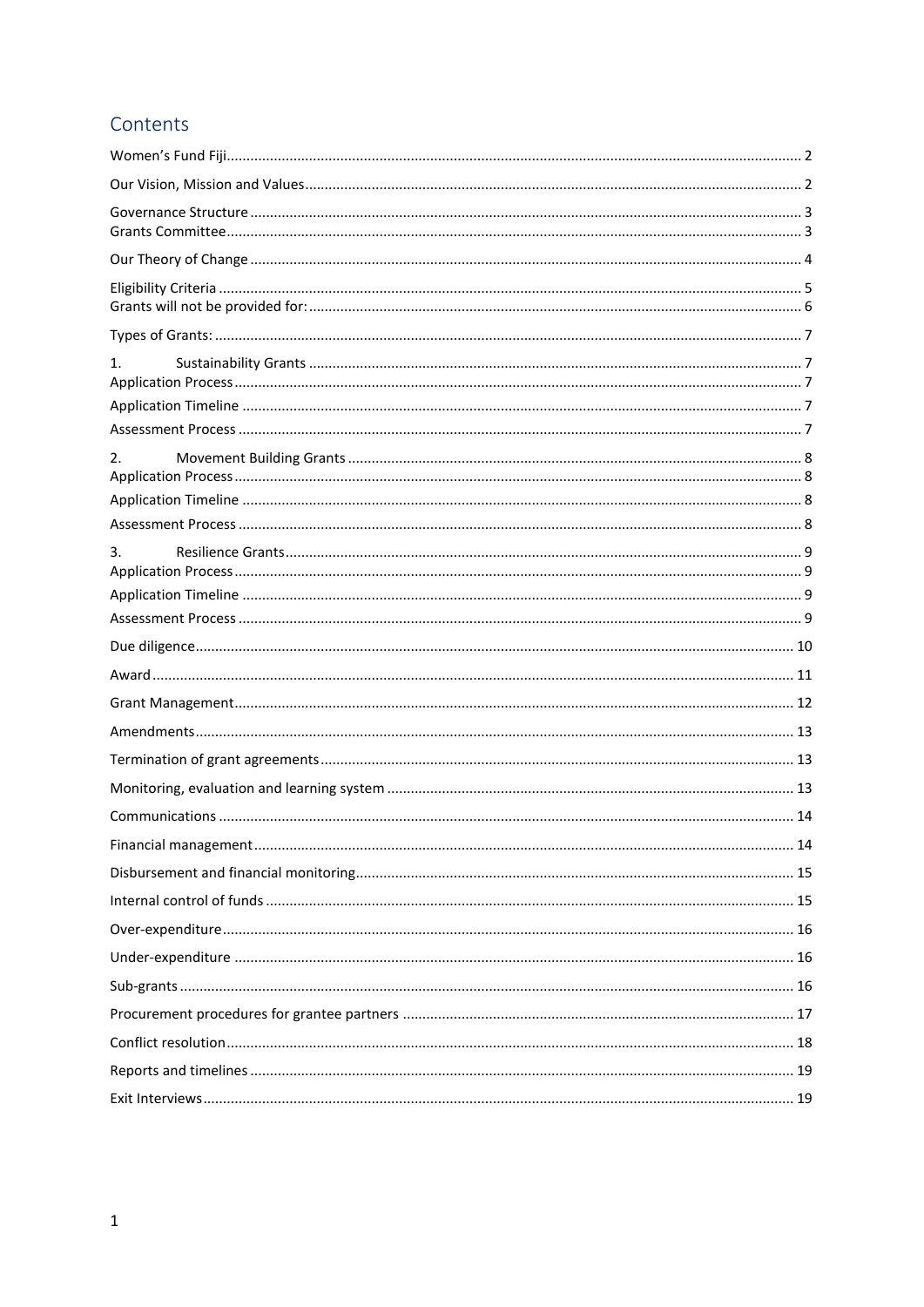# <span id="page-2-0"></span>Women's Fund Fiji

Women's Fund Fiji is an empathetic and adaptive feminist fund working to influence and mobilise financial and non-financial resources for feminist and women's rights organisations and movements so they can progress the human rights of women, girls, and gender nonconforming people in Fiji.

We have reached an exciting part of our journey as the first women's fund in Fiji, and the Pacific region. We will remain interconnected with our committee members and our partners to ensure the Fund's sustainability, and to support transformative social change. We will secure financial and non-financial support from global feminist and women's funds, private sector investors, local philanthropists and bilateral and multilateral donors. We will continue to be intentional in creating spaces for dialogue that bring out diverse voices to inform our work and operate independently.

We have registered under the Charitable Fund Act of Fiji and have developed a strategic plan, our very first, to guide our work from 2022 to 2024. The Plan builds on our pioneering work in funding and building the capacity of women's organisations, networks and groups in Fiji to enhance their work on women's empowerment and gender equality.

## <span id="page-2-1"></span>OUR VISION, MISSION AND VALUES

**Vision:** An agent of change influencing the flow of resources to diverse women, girls, and gender non-conforming people in Fiji

**Mission:** We are an empathetic and adaptive feminist fund that influences and mobilises financial and non-financial resources for feminist and women's rights organisations and movement, and our grantee partners to progress the human rights of diverse women, girls, and gender non-conforming people in Fiji.

## **Values:**

- **Feminist:** We are feminist. We promote transformative agency, autonomy, leadership, and decision-making. We are committed to supporting approaches that advance the rights of diverse women, girls, and gender non-conforming people. We practice rightsbased approaches, substantive equality, non-discrimination, intersectional and transformative approaches.
- **Flexible & Adaptable:** We are responsive to shifting contexts and circumstances. We are willing to examine the value of strategic opportunities to meet the needs of our partners.
- **Accountable:** We are accountable to ourselves and to the community of people with whom we work, including our grantee partners, funders and the women's and human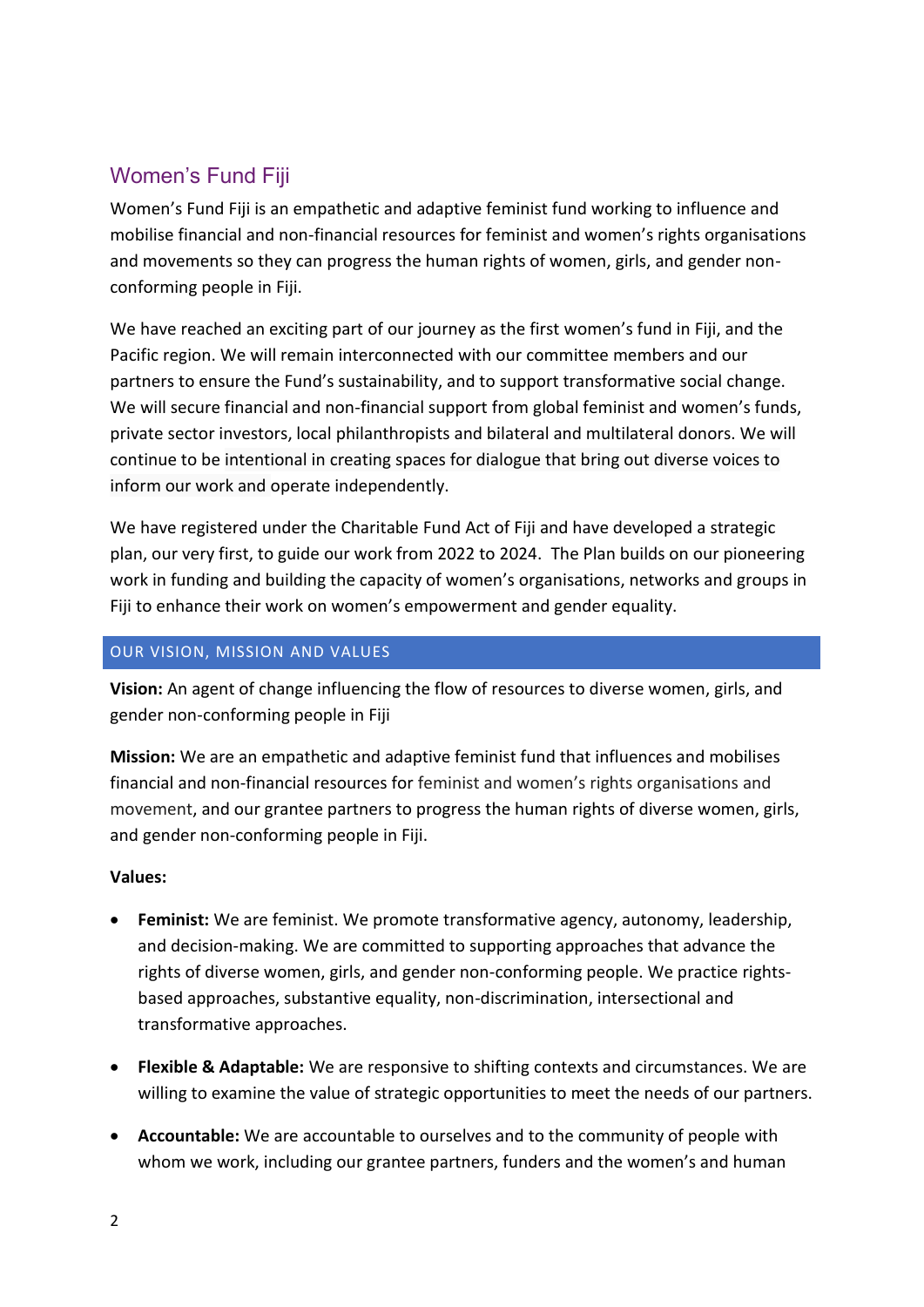rights movements. We are committed to being accountable by appraising and communicating the outcomes of our grantmaking and sharing our learnings.

- **Transparent:** We strive to be transparent in the way we conduct our grantmaking, resource mobilisation, communications, administrative and governance processes, without compromising on the confidentiality and safety of our grantee partners.
- **Inclusive:** We empathetically embrace diversity and are inclusive. We are committed to actively promoting, respecting, and supporting the rights of the most marginalised and oppressed communities of diverse women, girls, and gender non-conforming people in Fiji.
- **Collaborative:** We believe in the power of social movements. We are committed to forging collaborative partnerships with the community of people we work with, including our grantee partners, funders, and allies to achieve shared goals.

## <span id="page-3-0"></span>GOVERNANCE STRUCTURE

#### <span id="page-3-1"></span>GRANTS COMMITTEE

- a) A Grants Committee is established with responsibility for assessing and selecting expressions of interest and proposals for funding and/or technical assistance allocation.
- (a) The Grants Committee is comprised of a representative from the Governance Board and a representative from the Fund ; an external representative from the women's movement; and two of the following: a representative from the private sector, a representative from the Civil Society Organisation (CSO) sector, a representative with risk management and due diligence experience, a representative from the human rights, Disabled People's Organisation (DPO), Lesbian, Gay, Bisexual, Transgender, Queer and Intersex (LGBTQI) sectors, and a representative from rural and/or remote community who is working on women's empowerment. No donors will be on the Grants Committee; instead, a robust reporting process will be undertaken to keep all donors informed about granting operations.
- (b) The membership of the Grants Committee will be reviewed every two years. Members cannot delegate meeting attendance or other Grants Committee business to other persons unless there is an emergency.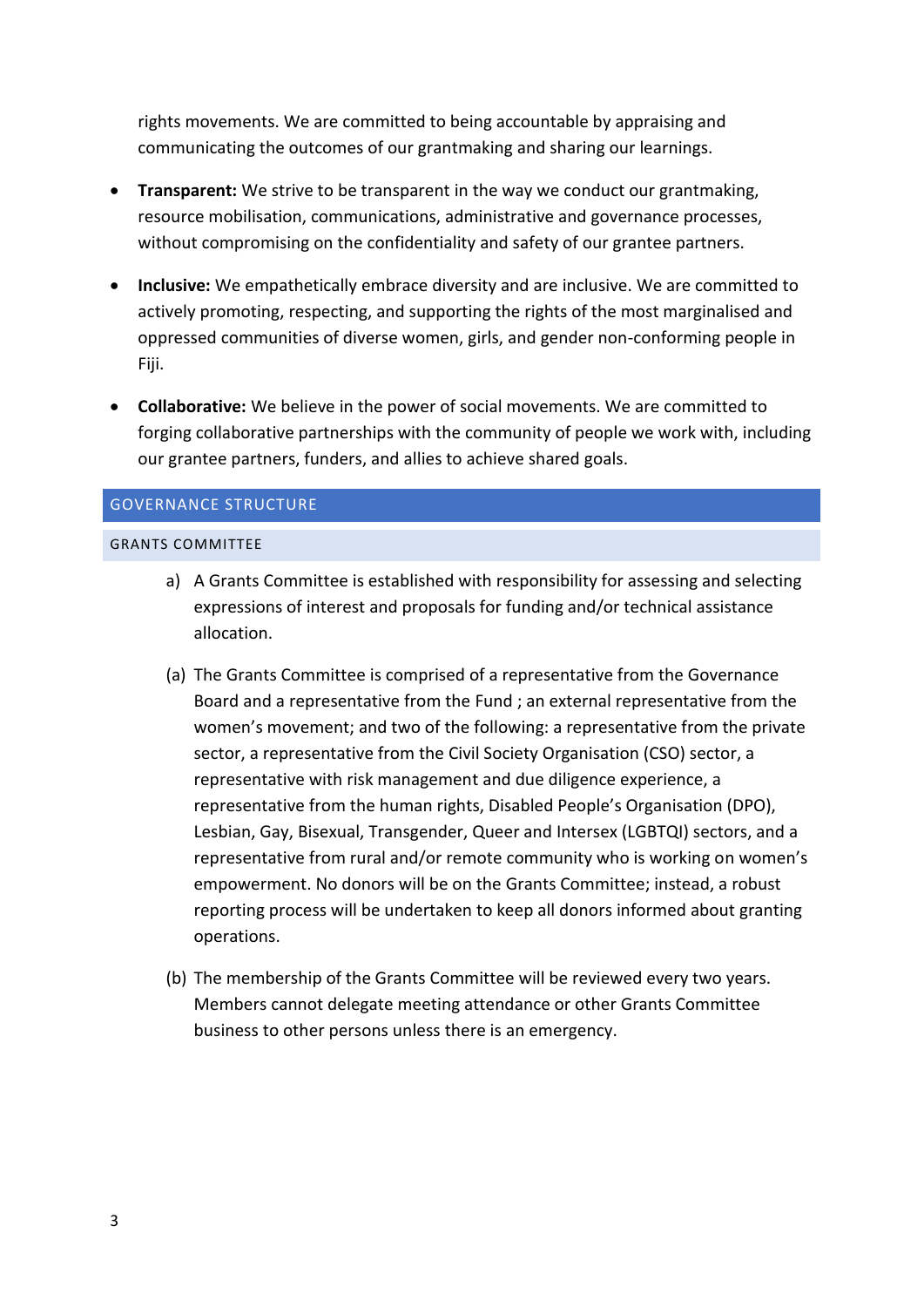#### <span id="page-4-0"></span>OUR THEORY OF CHANGE

The Fund's theory of change is that when the Fund:

- 1. Directly funds and builds the capacity of feminist and women's rights organisations and movements in Fiji to deliver gender justice outcomes and enhance their spheres of influence;
- 2. Influences and mobilises financial and non-financial resources from diverse funding sources to support feminist and women's rights organisations and movements working to enhance women's human rights in Fiji;
- 3. Builds our governance and operational capacity to establish ourselves as an empathetic and adaptive fund that is responsive to the needs of Fiji feminist and women's rights organisations and movements.

Then there will be a more equal flow of financial and non-financial resources from donors, funders, power holders and decision makers to feminist and women's organisations and movements in Fiji over the period 2022-2024. This, in turn, will mean that feminist and women's rights organisations and movements can progress the human rights of women, girls, and gender non-conforming people in Fiji. The theory of change is depicted in the diagram below.

Unequal flow of financial and non-financial resources to feminist and women's rights organisations in Fiji

> The Women's Fund Fiji influences an increased flow of resources to feminist and women's rights organisations in Fiji

> > organisations in Fiji build<br>their capacity to deliver<br>ender justice outcomes and<br>enhance their spheres of

Feminist and women's rights organisations in Fiji progress the human rights of women, girls, and gender nonconforming people, including those living with disabilities, in Fiji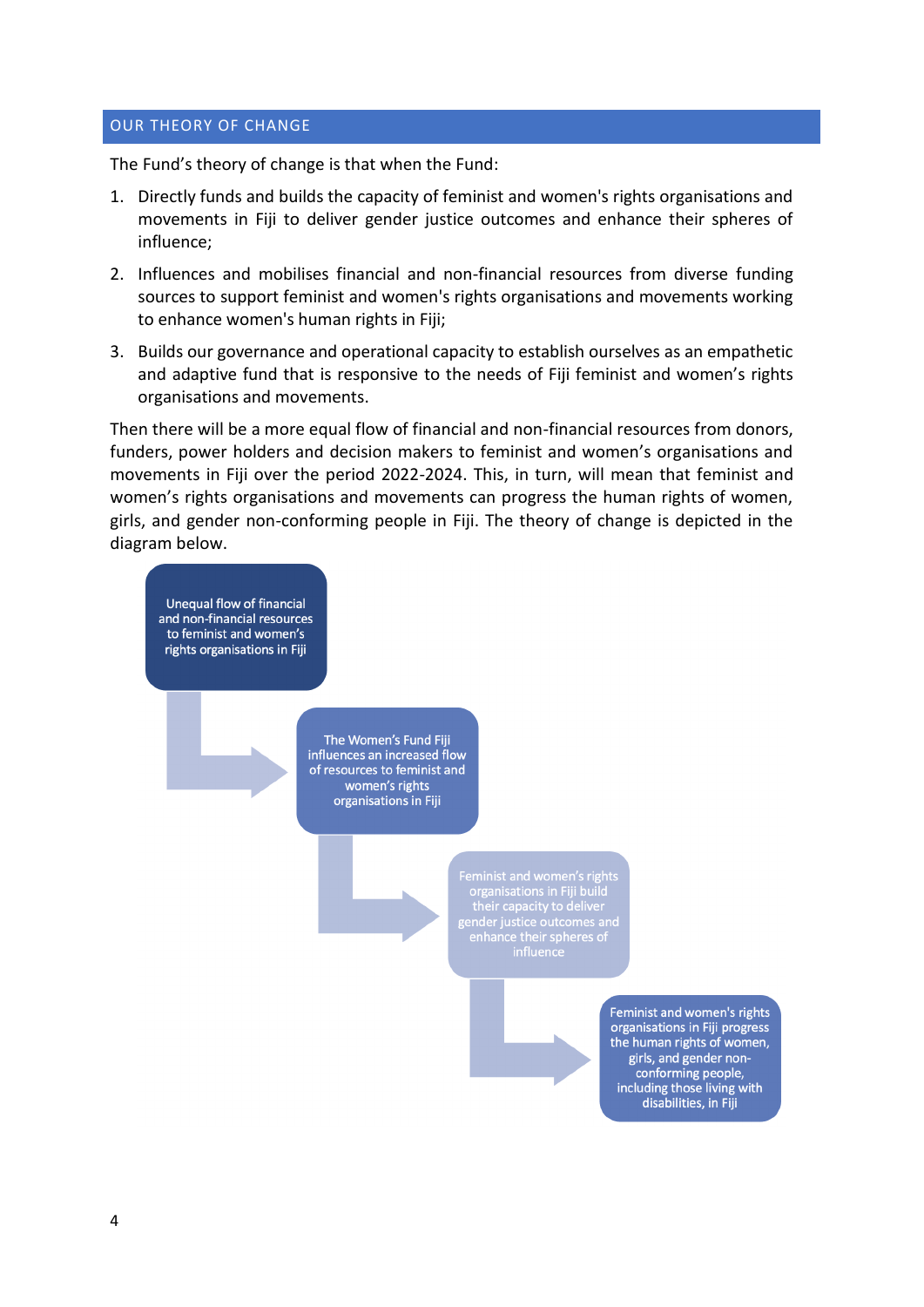# <span id="page-5-0"></span>Eligibility Criteria

# Applicants must meet all the following criteria:

- Work from a women's rights and feminist perspective
- Promote diverse women's<sup>1</sup> rights as their primary mission. (Consideration will be given to organisations that do not specifically focus on gender but have women focused projects may occasionally receive support from the Fiji Women's Fund if they work with particularly marginalised groups: for example, women within groups of people with disabilities or women within LGBTQI organisations)
- Be governed and led by diverse women in that diverse women must fill 70% of leadership roles at the various decision-making levels/roles of the organisation (including but not limited to senior decision-making roles).
- Focus on one or more of the Fund's thematic areas:
	- Women's Economic Empowerment.
	- Elimination of Violence against Women and Girls.
	- Women's Coalitions for Change.
	- Women's Leadership and Decision-making.
	- Climate Justice and Humanitarian Action

## Further eligibility criteria:

- evidence of registration (e.g., under the *Charitable Fund Act* or as a limited liability company or under the Department of Women or Ministry of Youth and Sports).
- financial, administrative, and decision-making structures in place and functioning in line with good governance and adherence to democratic principles.
- previous experience managing donor funds for Type A grants previous experience with DFAT or other international donors is required.
- demonstrated commitment to building or contributing to collaborative action such as previous engagement with the women's movement or in joint activities.
- programs or projects which have a desired contribution to wider change such as through networking, sharing of lessons and experience, policy related advocacy, use of popular culture or media; and
- programs or projects which have capacity development or advocacy focussed activities with remote, rural or other marginalised women's groups, organisations and networks.

<sup>1</sup> The definition of diverse women is adopted from the Pacific Feminist Forum Charter (2016): Refer to specific identities and needs of lesbians, bisexual, trans people, intersex people, fa'afafine, leiti, and other non-heteronormative Pacific identities, women with physical disabilities, women with psychosocial disabilities, sex workers, those living with HIV aids, women living in rural and remote places, young women, the girl child, older women, heterosexual women, women in sports and creative industries.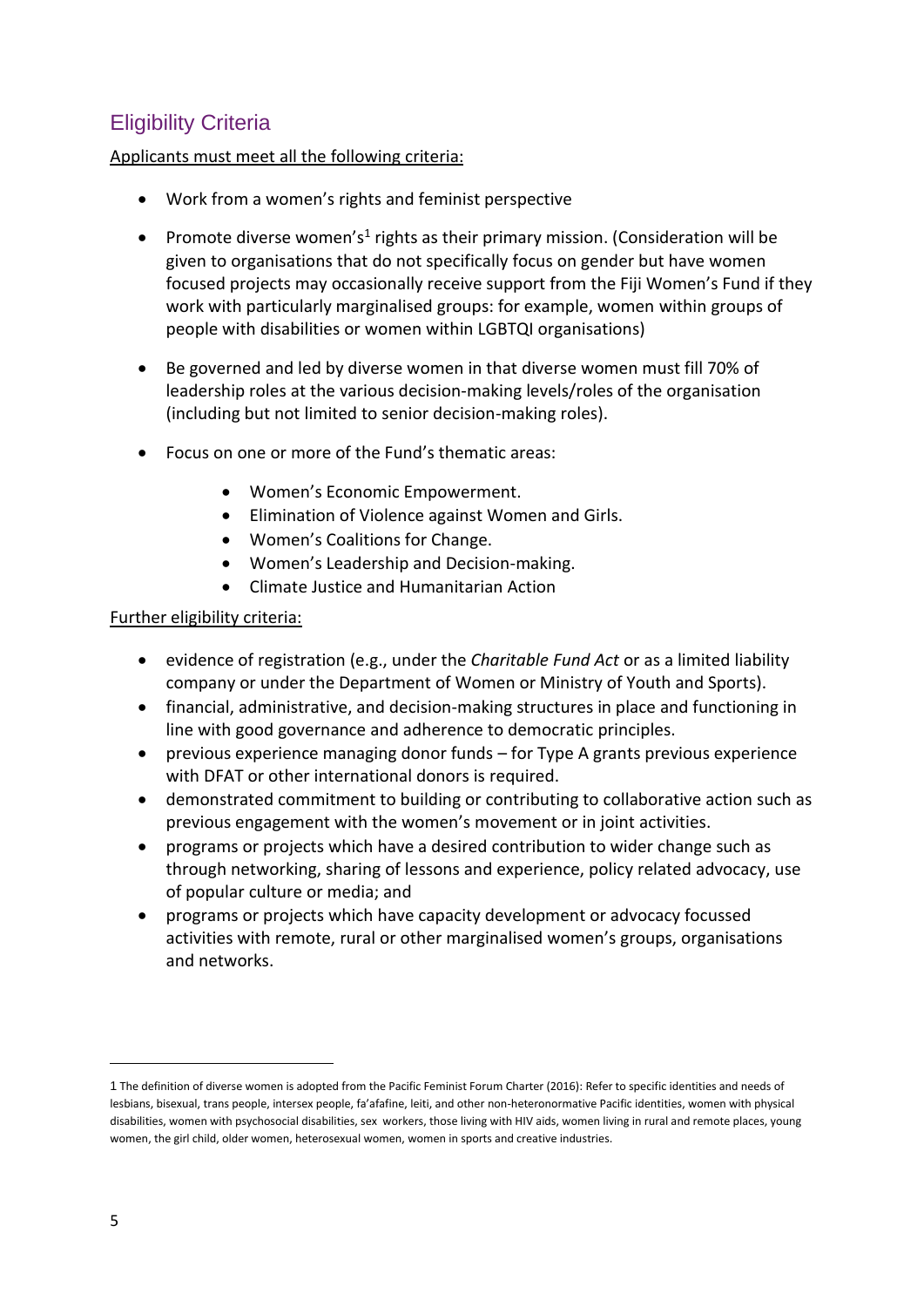#### <span id="page-6-0"></span>GRANTS WILL NOT BE PROVIDED FOR:

- support to individual women or families such as through scholarships or individual or family assistance payments.
- infrastructure such as community halls, resource centres, roads, or water supplies<sup>2</sup>;
- religious or political activities, i.e., grantee partners must adopt a non-religious<sup>3</sup> and non-political<sup>4</sup> , neutral approach;
- fundraising, donations or prizes.
- repayment of loans or bank overdrafts.
- expenses which have already been paid (retroactive funding);
- purchase of assets such as vehicles, including boats, unless specified in the call for EOIs or demonstrated to be essential for the success of the activity.
- activities which are contrary to the interests of the Fund.
- support activities by partisan political organisations.
- activities / organisations that have a significant component of professional salaries at Australian or 'expatriate' rates<sup>5</sup>;
- activities / organisations that are focused primarily on the provision of infrastructure, equipment, freight, or construction / renovation of buildings; and
- grants will not be paid to organisations with proven terrorist activities or links to terrorist organisations.

<sup>&</sup>lt;sup>2</sup> From the design mission, it was clear that water and sanitation infrastructure remains a pressing need in a number of areas. As the Fund, will not have the technical expertise to support such construction, the approach will be to link women's groups with those who do have the capacity. There were also a number of requests for resource centres and community halls during the design mission but it was apparent that a number of these have been constructed and are largely unused due to tensions in the community. It is not feasible or desirable to undertake such construction for all small groups.

 $^3$  Religious activities include the evangelism or missionary outreach and/or the subsidisation of these activities

<sup>&</sup>lt;sup>4</sup> Political activities include direct or indirect interventions in electoral or party based political activities such as election campaigns, election processes, supporting or opposing a political candidate during elections and contributions to a political party or individual candidate's fund (even if independent)

<sup>&</sup>lt;sup>5</sup> This would unduly influence the labour market and would affect the sustainability of the activity.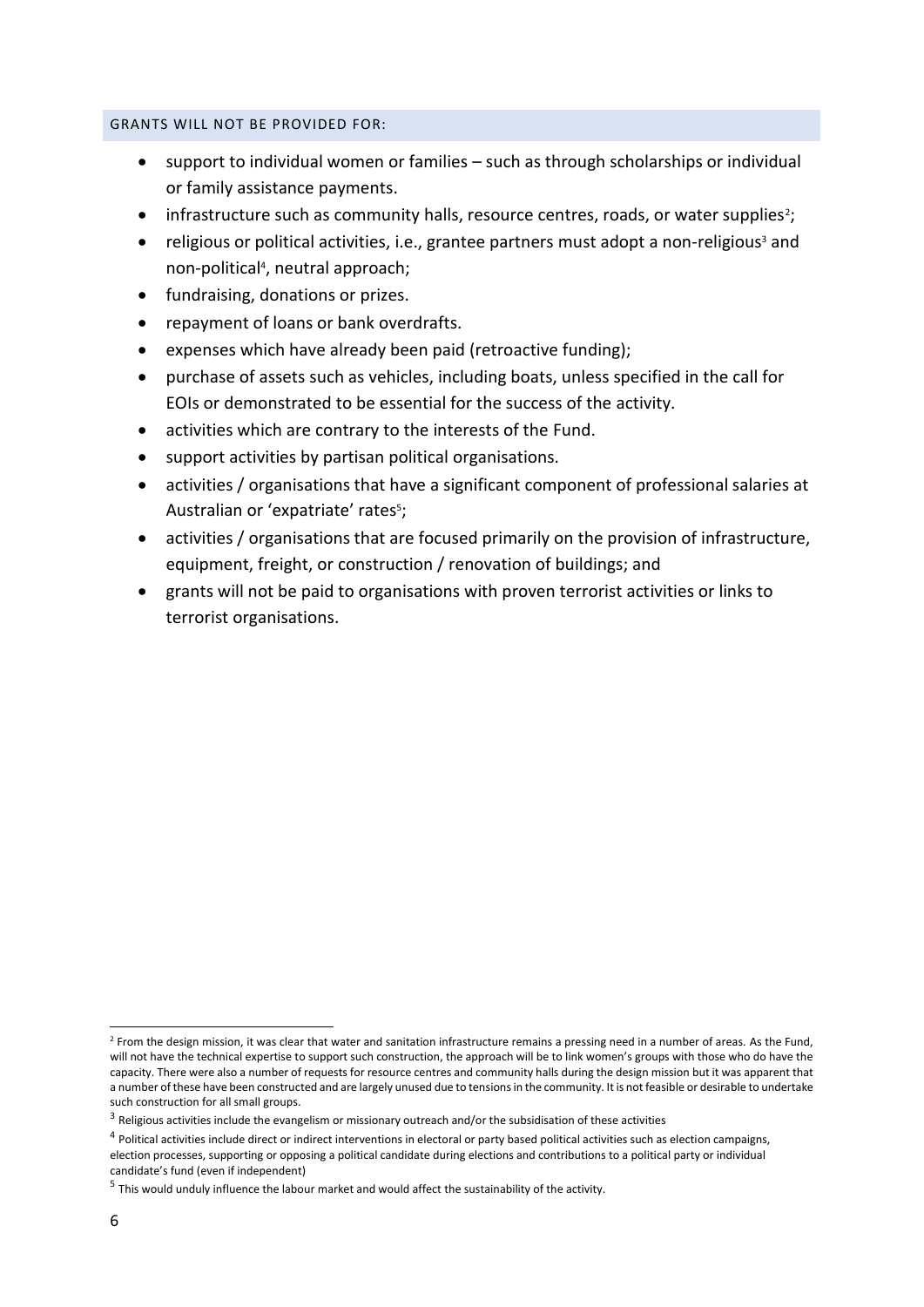# <span id="page-7-1"></span><span id="page-7-0"></span>Types of Grants:

# 1. Sustainability Grants

Grants that are used to support programs and projects that enhance gender equality in Fiji. The scope and timeline of these projects can be determined by the intended short-term and long-term outcomes of the program or project. These grants will be available for core costs and long-term activities for registered and unregistered organisations. Maximum funding of FJD 150,000 per year. Grantee partners can be small, emergent, and rurally based organisations without previous experience with donors and are established, registered organisations with previous grant experience.

#### <span id="page-7-2"></span>APPLICATION PROCESS

Step 1: Prepare an expression of interest (EOI)

*\*Existing grantee partners of the Fund will only submit a proposal and due diligence. Please communicate with the Fund Team if you wish to apply for funding.* 

The EOI Form helps the Fund learn about the organisation, its strategies, priorities and programs.

Submission of the EOI Form can be done through email, mail, or hand delivery. Where applicable, the Fund will offer the choice of audio-visual applications.

All forms are available on the Fund's website: [www.womensfundfiji.org](http://www.womensfundfiji.org/)

#### Step 2: Prepare a proposal and project budget

Women's groups, organisations and networks whose EOIs have been approved by the Grants Committee will be invited to submit a full proposal. The Proposal Form requires applicants to provide details of the proposed project, crosscutting themes, monitoring and evaluation, financial management, work plan and budget, and capacity development support. Support to develop full proposals will be provided by the Fund as needed.

Budgets should reflect actual costs related to the delivery of the proposed program and can cover overheads, program activities, staff costs, travel, training and capacity development and visibility and communications activities.

#### <span id="page-7-3"></span>APPLICATION TIMELINE

**New applicants:** A period of five months is anticipated for the entire process.

**Existing Grantee partners Partners:** A period of three months is anticipated for the entire process.

#### <span id="page-7-4"></span>ASSESSMENT PROCESS

The Grants Committee assesses both the EOI and the Proposals.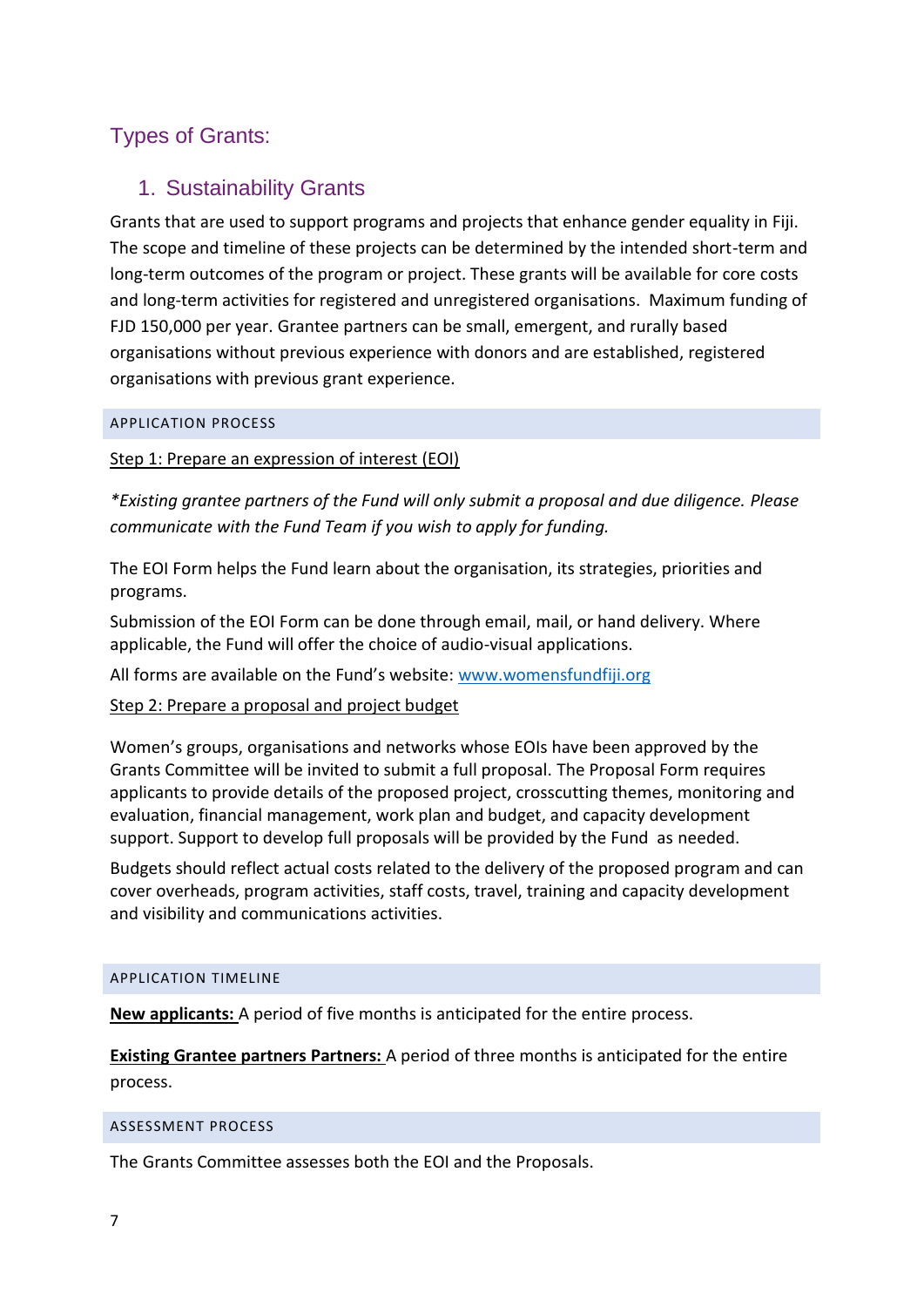# <span id="page-8-0"></span>2. Movement Building Grants

Movement Building Grants support the organisation and participation in movement building activities that will contribute towards achieving gender equality in Fiji. Maximum funding of FJD 100,000 per year.

Grants will be available to women's groups and organisations that are willing to:

- Organise an event that contributes towards movement-building for gender equality.
- Participate in a local, regional, or international event that enhances their ability to achieve the long-term goals of their group or organisation.
- Access resources as a group or for the capacity support of an individual member of their organisation. The applicant will have to demonstrate how the participation will directly impact the promotion of gender equality by the organisation. These activities should contribute towards key national, regional and international convening's for example Commission on the Status of Women, Beijing+25, Convention on the Rights of Persons with Disabilities, Pacific Islands Forum Secretariat Leaders meetings.

#### <span id="page-8-1"></span>APPLICATION PROCESS

#### **Expression of interest (EOI)**

The EOI Form helps the Fund learn about the organisation, its strategies, priorities and programs.

Submission of the EOI Form can be done by email, mail or hand delivery. Where applicable, the Fund will offer the choice of audio-visual applications.

Budgets should reflect actual costs related to the delivery of the proposed program and can cover overheads, program activities, staff costs, travel, training and capacity development, and visibility and communications activities.

All forms are available on the Fund's website: [www.womensfundfiji.org](http://www.womensfundfiji.org/)

#### <span id="page-8-2"></span>APPLICATION TIMELINE

A period of three months is anticipated for the entire process.

<span id="page-8-3"></span>ASSESSMENT PROCESS

The Grants Committee assesses the EOI.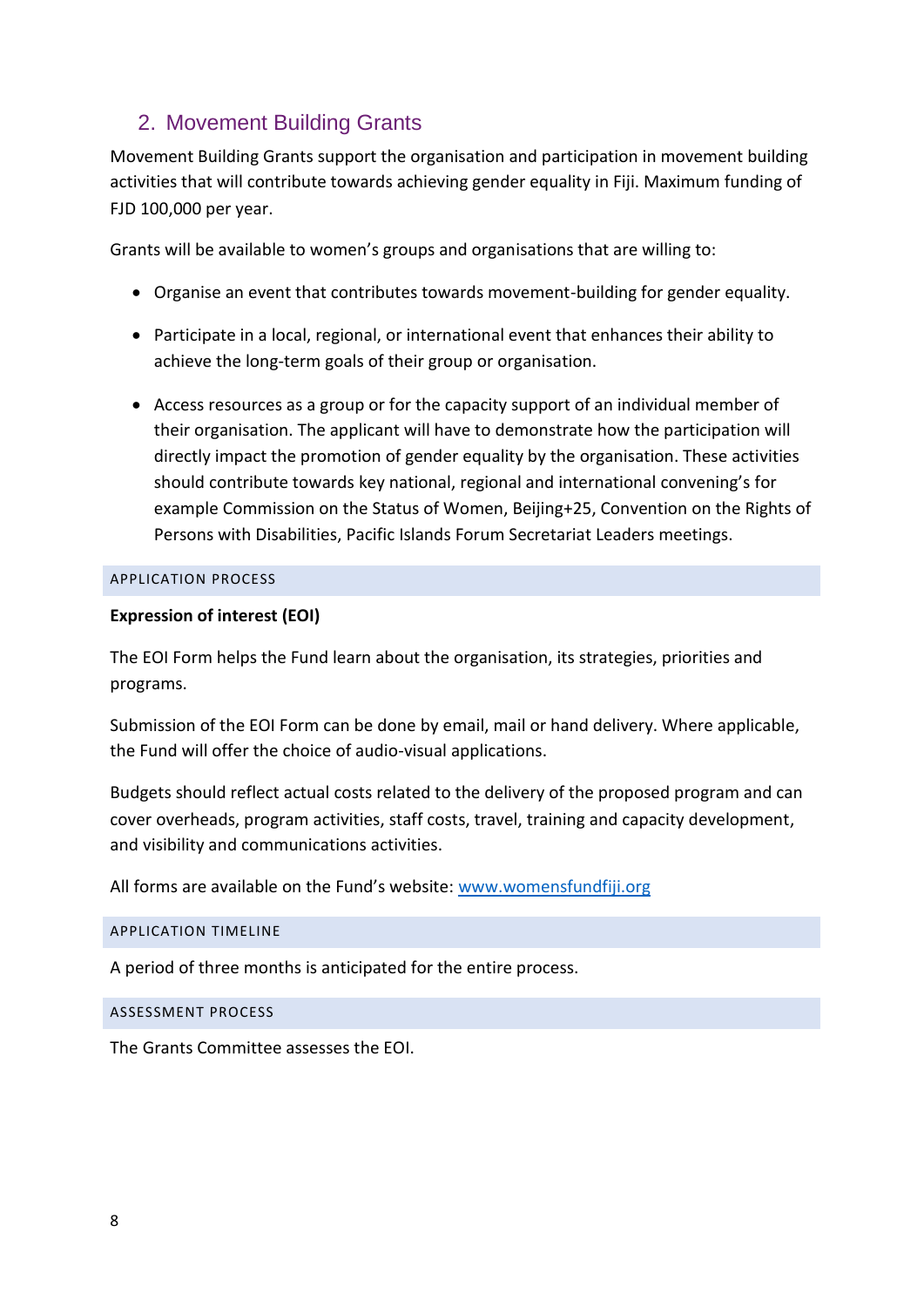# <span id="page-9-0"></span>3. Resilience Grants

Resilience grants support crisis management or crisis activities in the initial or the recovery period of sudden onset crises. Maximum funding of FJD 50,000 per year. These grants are only open to the Fund's current and former grantee partners.

## <span id="page-9-1"></span>APPLICATION PROCESS

An expression of interest (EOI) form for resilience grant must be submitted to the Fund team. All forms are available on the Fund's website: [www.womensfundfiji.org](http://www.womensfundfiji.org/)

#### <span id="page-9-2"></span>APPLICATION TIMELINE

A period of one month is anticipated for the entire process.

#### <span id="page-9-3"></span>ASSESSMENT PROCESS

The Fund Program Team including the Senior Program Manager, Program Officers, MEL Coordinator and Executive Director will assess the EOI. The Fund will have a rotating panel from the Grants Committee, sister funds or the women's movement to provide independent feedback on proposals.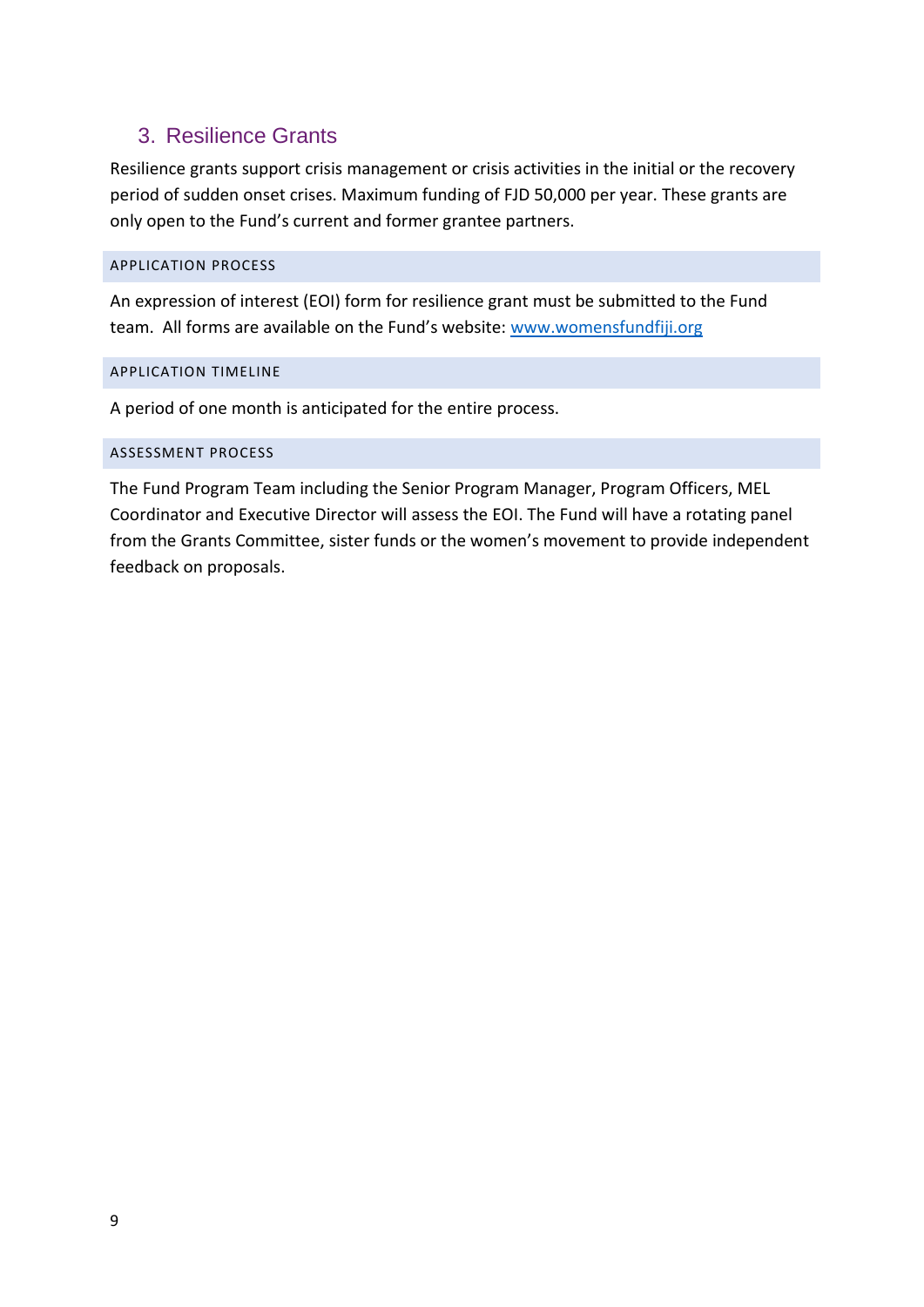# <span id="page-10-0"></span>Due diligence

Due diligence is an appraisal of an organisation prior to signing a grants agreement to ensure the organisation will maintain a certain standard of care. All documents shared will be kept confidential.

For proposals that have been approved by the Grants Committee, the Fund team undertakes a due diligence process using Annex 9: Due Diligence Checklist.

When carrying out a due diligence assessment, there are two inter-linked objectives.

Firstly, the Fund is trying to identify areas in the partner's operational systems (finances, human resources, risk management, governance structures, etc.) that may require support. By identifying these areas, the Fund can offer assistance to help partners better manage grants and enable them to improve their systems more broadly. The due diligence checklist is the tool that enables the Fund to have frank discussions about systems and where these need to be improved. The intention is to have these discussions in a collaborative manner, offering suggestions where we can. We are keen to hear our partners own suggestions and ideas of how their systems can be improved and how we might support this.

Secondly, the Fund is ensuring that funds are carefully managed and used appropriately. The due diligence checklist is an important part of our financial and risk management processes. It helps us to assess the capacity of partner organisations (including subcontractors and grantee partners) to effectively manage, spend and report on donor funds. We can then work with our partners to develop tailored risk mitigation measures.

These two objectives are linked, and the Fund intends them to be beneficial to both parties. We hope that both parties work through the due diligence checklist in a spirit of partnership, respect, and openness for mutual benefit.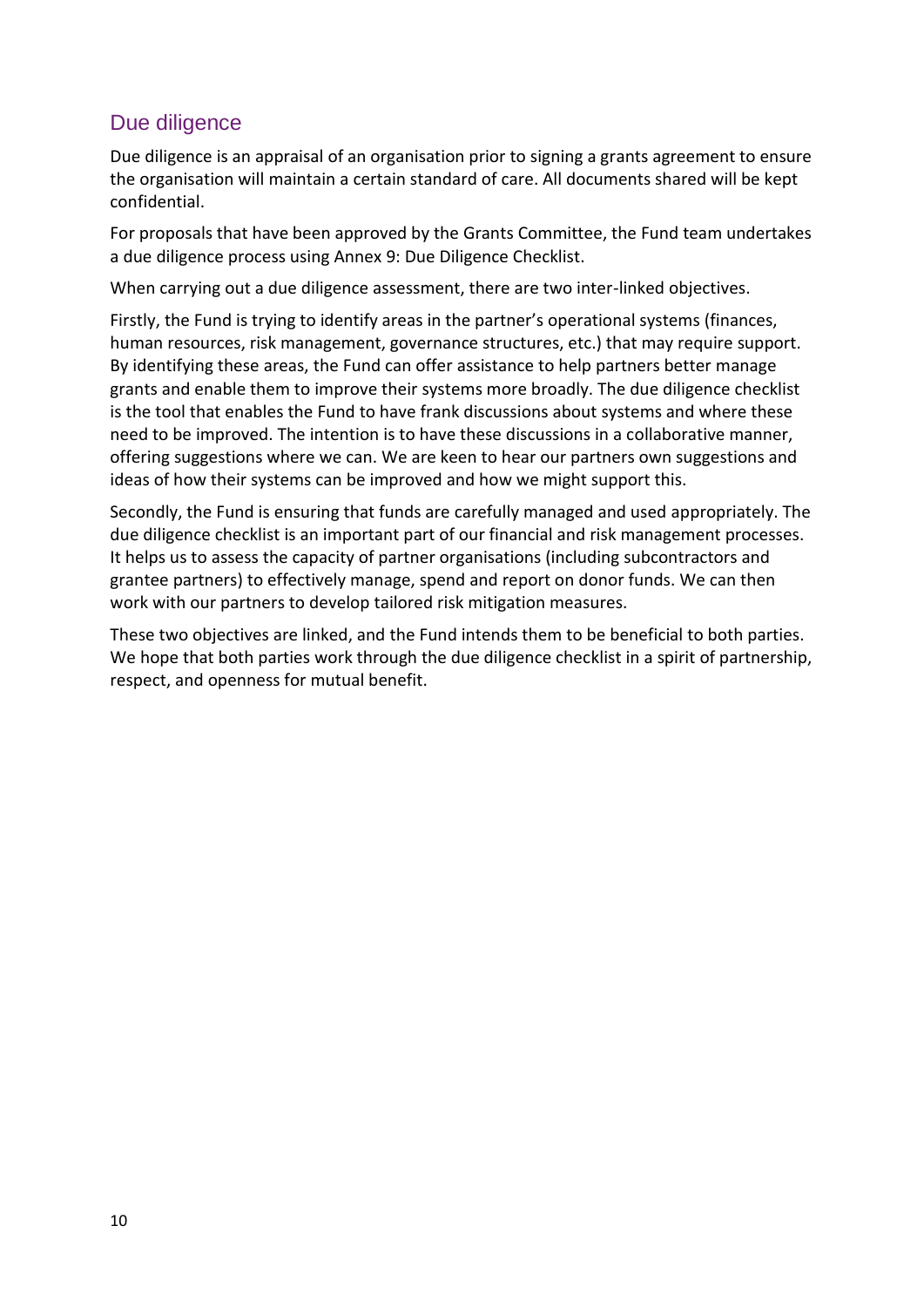# <span id="page-11-0"></span>Award

For proposals that have been approved by the Grants Committee, the Fund team will liaise with the grantee to prepare a grant agreement and plan any relevant capacity development. Each grantee who has successfully completed due diligence and is to be awarded a grant, is required to undergo grant agreement orientation which includes obligations within the agreement to ensure that they understand what they are agreeing to.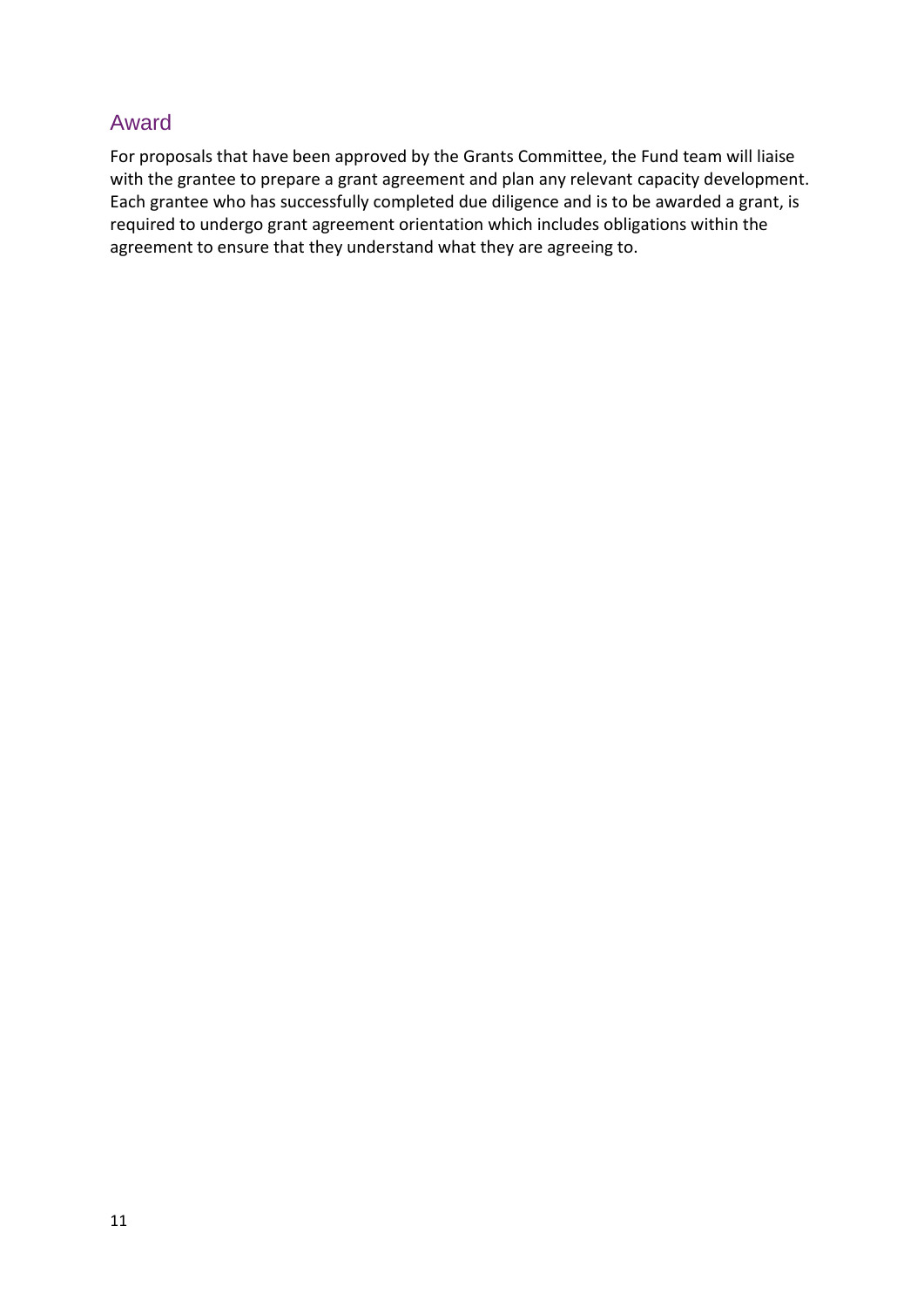# <span id="page-12-0"></span>Grant Management

# **This section is for women's groups, organisations and networks ('grantee partners') that have received grants and relates to the Fund's standards, policies and guidelines for managing grants.**

Grantee partners are bound by these agreements and as such, should read them carefully and seek clarification from the Fund management team as needed. The grant agreement outlines reporting duties and payments and defines the roles and responsibilities of the grantee and of the Fund.

The Fund grantee partners are responsible for the efficient and effective implementation of the funded projects. These responsibilities include:

- providing suitably qualified and experienced staff to implement the project effectively.
- developing and implementing a project work plan and a monitoring and evaluation plan.
- developing and implementing a risk management framework and ensuring that the Fund team is updated on any risks to the project.
- providing project baseline information (where available) and ongoing monitoring of identified objectives, activities and results.
- ensuring the visibility and acknowledgement of relevant donors and adhering to visibility requirements of such donors<sup>6</sup>;
- receiving prior written approval for any press, media or other announcements or releases relating to the project.
- ensuring that equipment is purchased in line with the Fund's procurement guidelines as outlined in the Fund's Operations and Finance Manual.
- ensuring that expenditure is in line with the approved budget and maintaining proper financial records<sup>7</sup>;
- managing the project budget and preparing financial reports as required by the Fund.
- arranging independent external audits as required by the Fund<sup>8</sup>; and
- preparing progress and completion narrative and financial reports using templates provided by the Fund and submitting them via email and/or hard copy in line with timelines specified in each grantee's grant agreement.

The Fund team is responsible for providing adequate and flexible support to grantee partners. These responsibilities include:

- Assisting in the use of reporting templates and providing monitoring and evaluation support as required. This could involve assistance in developing a monitoring and evaluation plan, identifying appropriate approaches and tools for monitoring, collection and analysis of quantitative and qualitative data, and designing and conducting evaluations.
- Providing opportunities for women's groups, organisations and networks to share stories of change and lessons learned through peer learning activities.

<sup>6</sup> For further information, please refer to http://dfat.gov.au/about-us/corporate/Pages/logos-and-style-guides.aspx#aid-logo

 $^7$  Changes greater than 10 per cent between budget lines will require an amendment, and significant changes to the work plan will similarly require amendment even if they do not impact on the budget, as they may affect the outcomes of the program.

 $8$  Where an organisation does not have the capacity to complete routine external audits, these audits may be included in the grant budget as directed by the Grants Committee or a member of the Fund management team may conduct the audit.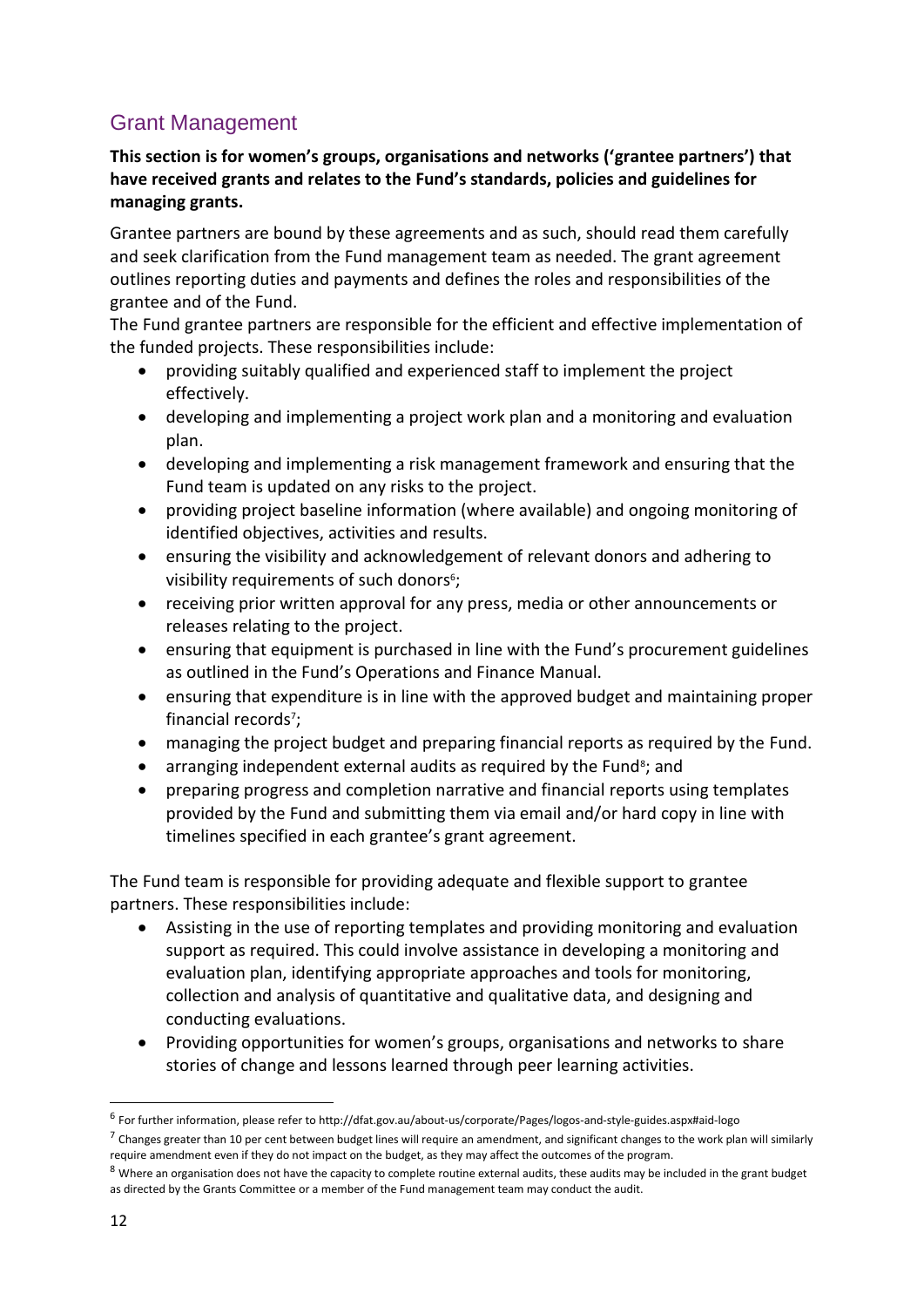- Providing, via the Capacity Development Strategy, tailored support in financial management, gender equality and social inclusion training and other relevant support including communication, governance and monitoring and evaluation.
- Monitoring the implementation of grantee partners projects by conducting field monitoring visits.

The Grantee partners of the Fund are invited to participate in an Orientation Workshop and Networking Tea upon being awarded a grant. Each year all active and inactive grantee partners are invited to an Annual Reflections Workshop to link and learn with the Fund's cohort of grantee partners.

## <span id="page-13-0"></span>AMENDMENTS

**The Fund allows for amendments to the original proposal submitted by grantee partners**. It is possible that during the term<sup>9</sup> of the grant agreement, grantee partners will realise that the work plan or budget may need to change to respond to changing circumstances. These circumstances might include, for example, increased costs of certain activities, or changed numbers of participants. Additionally, the context at the community level may change and new needs may be identified by the, grantee. As long as these changes are in line with the overall objective(s) of the grant and do not exceed the total grant amount, an application must be made in writing to the Fund management.

Amendments can also include changes to the grant agreement period where an extension (costed or no cost) to the agreement end date is required.

Process of seeking amendments:

- 1. The grantee advises the Fund **before** a change is made.
- 2. Once the Fund team is notified, the Program Officers will work with the grantee to implement the appropriate variation measure.
- 3. Both the grantee partner and the Fund should agree to and sign Amendments to commence implementing a change<sup>10</sup>.

#### <span id="page-13-1"></span>TERMINATION OF GRANT AGREEMENTS

According to the grant agreement, the Fund may terminate a grant agreement at any time, if the grantee:

- Breaches the agreement;
- Becomes financially unable to fulfil its obligations;
- Is wound up by resolution or an order of the court;
- Ceases to carry out activities;
- Ceases to hold any license, qualification, approval, authority, or consent required to comply with its obligations;
- Is listed on a World Bank List or relevant list;
- Is convicted of an offence.

Please refer to the grant agreement for full termination clauses, including Termination by Notice and Termination by Convenience.

## <span id="page-13-2"></span>MONITORING, EVALUATION AND LEARNING SYSTEM

<sup>&</sup>lt;sup>9</sup> Total length of time (often measured in months) between start and finish date of the grant agreement

 $10$  changes within the upper limit of each budget line, and changes of up to 10 per cent between budget lines can be accepted without the need to amend the Grant; however, the Fund **must** be notified of any changes. Changes greater than 10 per cent between budget lines will require an amendment, and significant changes to the work plan will similarly require amendment even if they do not impact on the budget, as they may affect the outcomes of the program. The grant agreement makes this explicit.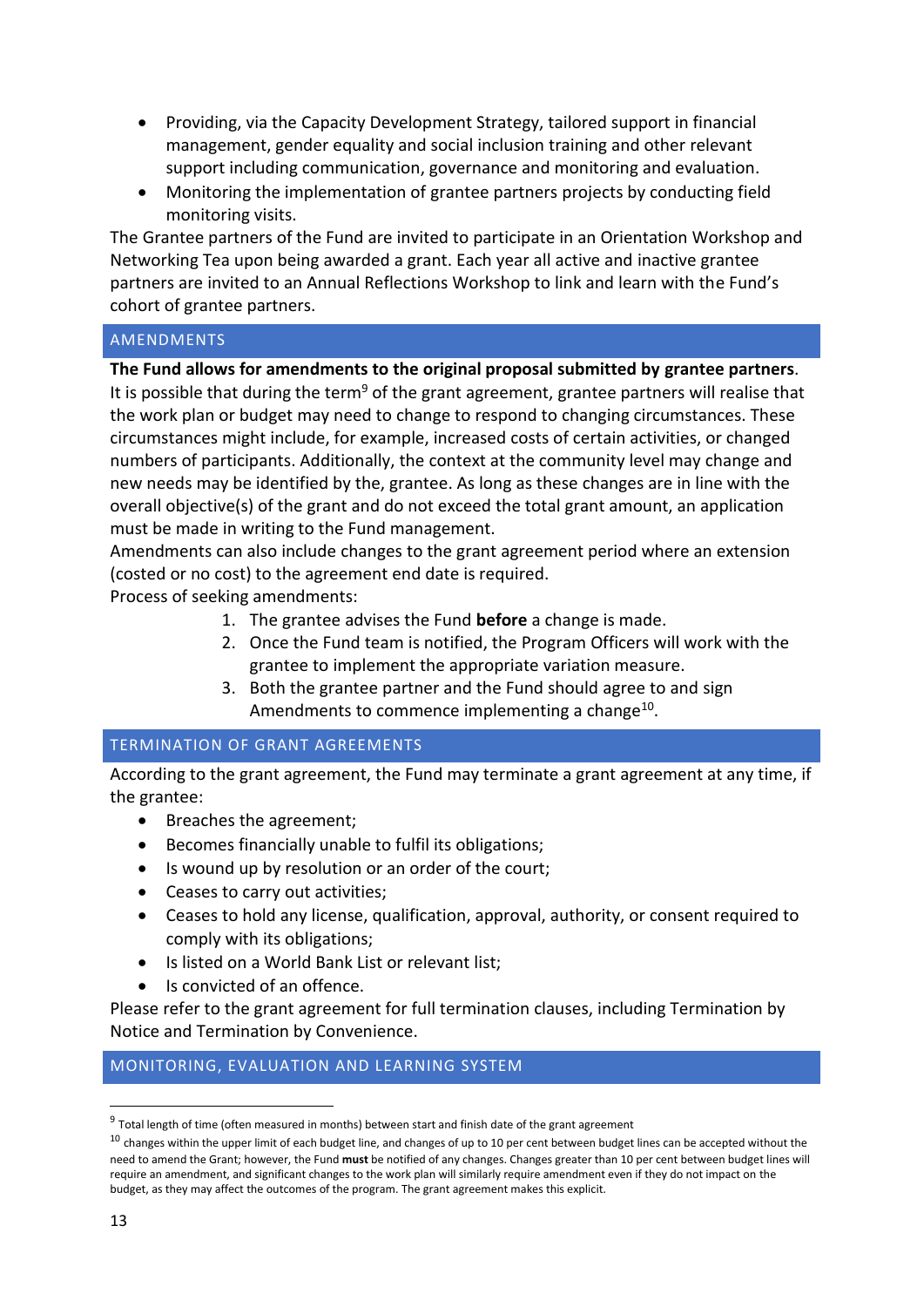The Fund MEAL Framework has two levels:

**Fund level**: this involves tracking the relevance, effectiveness, efficiency, impact and sustainability of the Fund and fund management. It is based on the Fund's theory of change and Fund Evaluation and Learning Inquiry Questions; and

**Grantee Partner level**: this involves tracking progress with individual grantee partners and the progress of their grants.

The Fund will use the following key MEAL questions to track the progress of grantee partners:

- **Effectiveness:** How well are grantee partner activities progressing towards intended outcomes? How well is the organisation influencing decision-making in local spaces and being recognised by their communities as change agents?
- **Efficiency:** How well are grantee partners managing their grant in relation to their workplan and budget?
- **Sustainability:** How well has the grantee partner organisation developed its capacity due to Fund support? How well has the organisation developed its networks due to Fund support?

The Fund's grantee partners will be oriented and given the Fund's MEAL Plan which details the indicators and guiding questions including reporting forms and MEAL tools at the Fund's Grantee Orientation workshop.

Note: Multiyear projects may be required to undergo a project evaluation at the end of the project. This will be determined by the Grants Committee with advice from the Fund Team during the grant award process. The cost of this evaluation will be factored into the grant agreement budget. The MEAL Coordinator is available to provide support and feedback on the project evaluation process.

## <span id="page-14-0"></span>COMMUNICATIONS

The Fund will assist grantee partners to use communications to effectively promote women's empowerment and gender equality. This will be achieved through a range of tailored capacity development activities, which will be designed and resourced, based on specific needs identified by the grantees. These needs will be identified through various mechanisms, including direct feedback from consultations, as well as grantee needs assessments.<sup>11</sup> Methodologies may include technical advice, support, communications workshops, and mentoring. To ensure the efficient use of resources and avoid unnecessary duplication, the Fund will partner with other organisations, including grantees with strong communication skills as appropriate to deliver capacity development activities. Grantee partners are advised to consult the Fund's Communications Officer when making a press release, media or other announcements. In some instances, the Fund may need to seek prior donor consent to use logos or funding statements therefore it is advisable to consult the Fund's Communication Officer at least three days prior to a release.

#### <span id="page-14-1"></span>FINANCIAL MANAGEMENT

<sup>&</sup>lt;sup>11</sup> The yet to be finalised Capacity Development Strategy is proposing a process where assessment will be done in a series of ways: 1) grantees self-identifying their capacity development needs; 2) the Fund identifying the need through assessment of key organisational documents; 3) the Fund undertaking follow-up meetings / workshops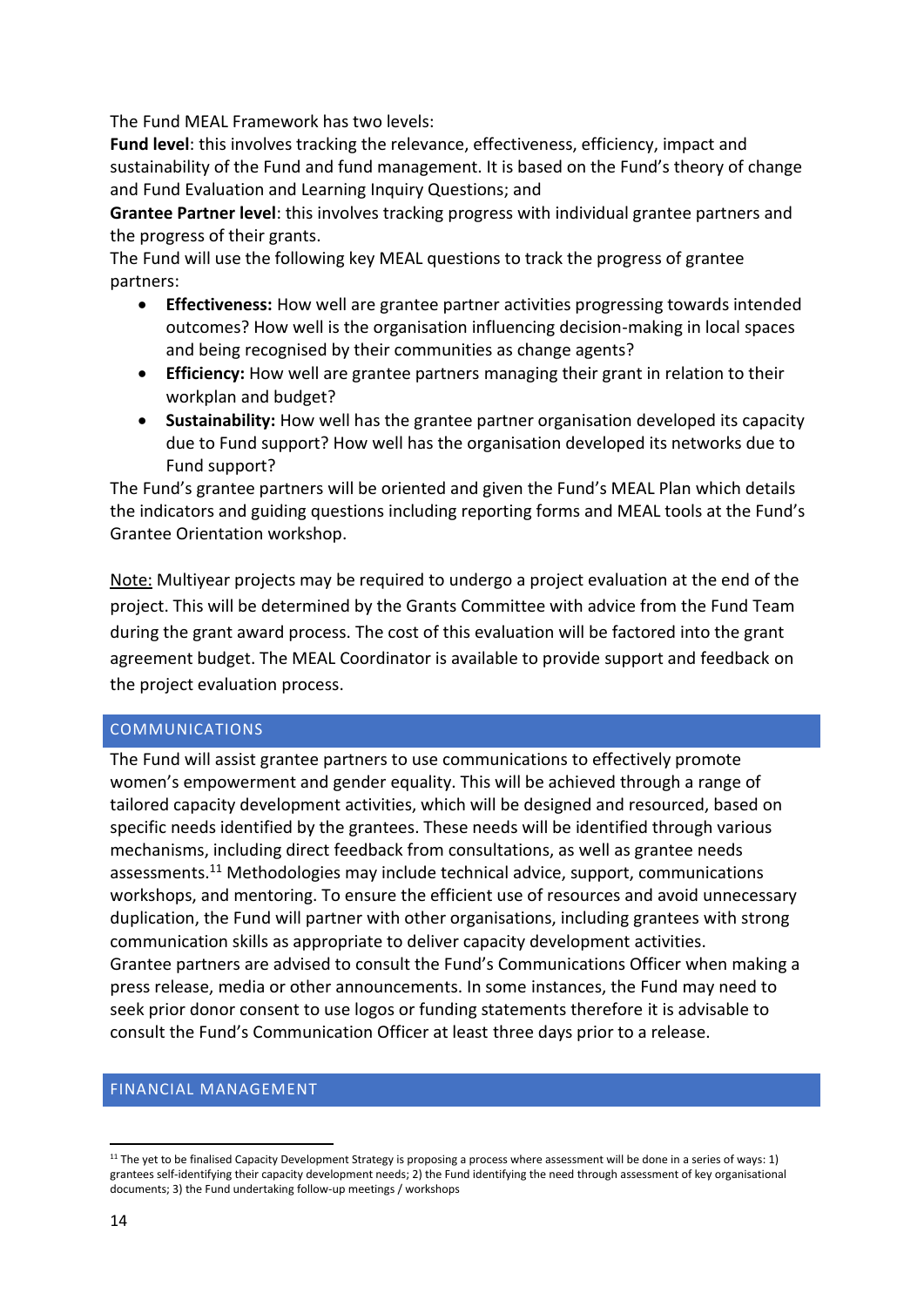As a part of the due diligence assessment, the Fund will conduct a financial management system review with each grantee prior to signing the Grant Agreement.

When funds are disbursed, the guidelines below should be followed to manage grants effectively.

The Fund will:

- provide compulsory training on financial management.
- provide targeted technical assistance for financial management and reporting.
- conduct, with the support of the grantee, ad hoc visits to review activities against budget, accounting practices, and recommend actions as necessary.
- ensure that grantee partners prepare progress and completion reports during implementation as per grant agreement.

As noted previously, any changes across or between budget lines less than 10 per cent require the grantee to notify the Fund. Any changes across or between budget lines above 10 per cent will require prior approval by the Fund.

## <span id="page-15-0"></span>DISBURSEMENT AND FINANCIAL MONITORING

Different types of grants will require different financial monitoring and reporting; this will be specified in each Grant Agreement. Wherever possible, financial reporting processes will align with the existing processes and systems of the grantee. This will streamline information flows and minimise administrative burdens.

The Fund will manage the discharge of funding as per the finalised Grant Agreement. Disbursement of funds will be in tranches and upon the submission and approval of narrative and financial reports by the Senior Program Manager in consultation with the Finance and Operations Manager.

Financial monitoring of grantee partners will vary according to the amount of funds disbursed, the capacity of the grantee organisation; and the nature of the Agreement which has been entered between the Fund and that organisation.

Where grantee partners are large and established organisations with annual audited accounts, the Fund will accept their annual audited reports as the primary financial reporting mechanism, noting that the grantee should expect to communicate with the Finance and Administration Officer, to clarify any outstanding queries following receipt of the audited report. The Finance and Administration Officer will seek advice of the Finance and Operations Manager in cases where audited annual reports are accepted as the primary financial reporting mechanism.

Smaller organisations, which do not have annual audited accounts, may be assisted by the Finance and Administration Officer to strengthen their financial management systems, and develop a simple reporting process and format.

Any concerns that arise during implementation will be brought to the attention of the Executive Director by the team member monitoring the activity and further action will be taken accordingly. This process will be documented, and the Fund will advise if funds need to be withheld or other action taken.

## <span id="page-15-1"></span>INTERNAL CONTROL OF FUNDS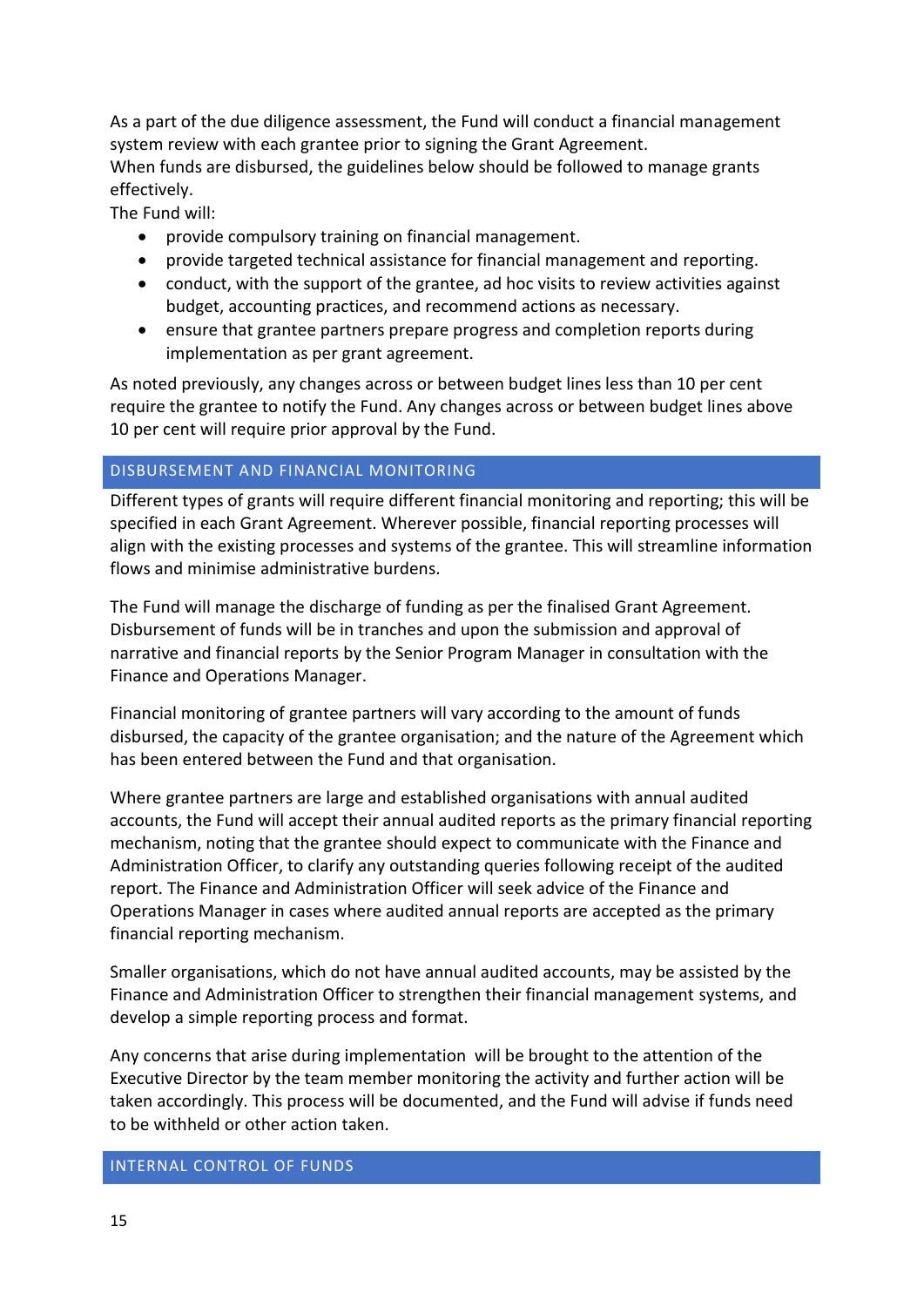For effective management of the disbursed funds, the following procedures will strengthen partners' internal control systems:

The grantee (whether partners, suppliers, or research entities) must hold a current local bank account in the name of the organisation (i.e., not a personal bank account in the name of an individual $^{12}$ ).

The grantee must provide full details of their bank account to the Fund prior to receiving any payments. This information, along with details of tranche payments, will be recorded by the Finance and Administration Officer on the Funds Request Template which is an attachment to the Grant Agreement. Only upon completion of the Funds Request Template (or equivalent) will authority be given for the tranche payment to be transferred to the approved bank account for the grantee organisation.

In some cases, if there are concerns about the organisation's capability to effectively manage funds, recipient organisations will be required to open a separate bank account specifically for operations in line with the grant agreement, prior to funds being disbursed. This will be decided on a case-by-case basis.

## <span id="page-16-0"></span>OVER-EXPENDITURE

Over-expenditure is not permitted. Requests for additional funds to the agreed amount will require the approval of the Fund's Grants Committee and result in an amendment to the grant agreement. If prior approval is not sought, the grantee will be required to use its own funds to cater for the over-expenditure. For the Fund to initiate a cost amendment procedure, the grantee partner is requested to advise the Fund at least 30 days prior to the activity.

#### <span id="page-16-1"></span>UNDER-EXPENDITURE

The grantee will need to advise the Finance and Administration Officer of any under-spend through the financial reporting process and adjustments to the next tranche payment will be made with the guidance of the Finance and Operations Manager. If there is underexpenditure at activity completion, a refund will be required. This will reduce the total activity expenditure.

Any significant underspend of a grant should be reported to the Executive Director so that funds can be allocated to another activity in collaboration with the Grants Committee.

If a grantee has spent less than 80% of the tranche disbursed, the following tranche will not be disbursed until the Fund management team has received a progressive financial report demonstrating expenditure above 80% in line with project or program objectives. Only then will the remaining 20% be disbursed.

#### <span id="page-16-2"></span>SUB-GRANTS

<sup>&</sup>lt;sup>12</sup> Where an organisation does not have a bank account, this will be assessed during the due diligence process. The preference of the Fund management team will be to provide the organisation with support to open their own bank account or support them to partner with a larger organisation.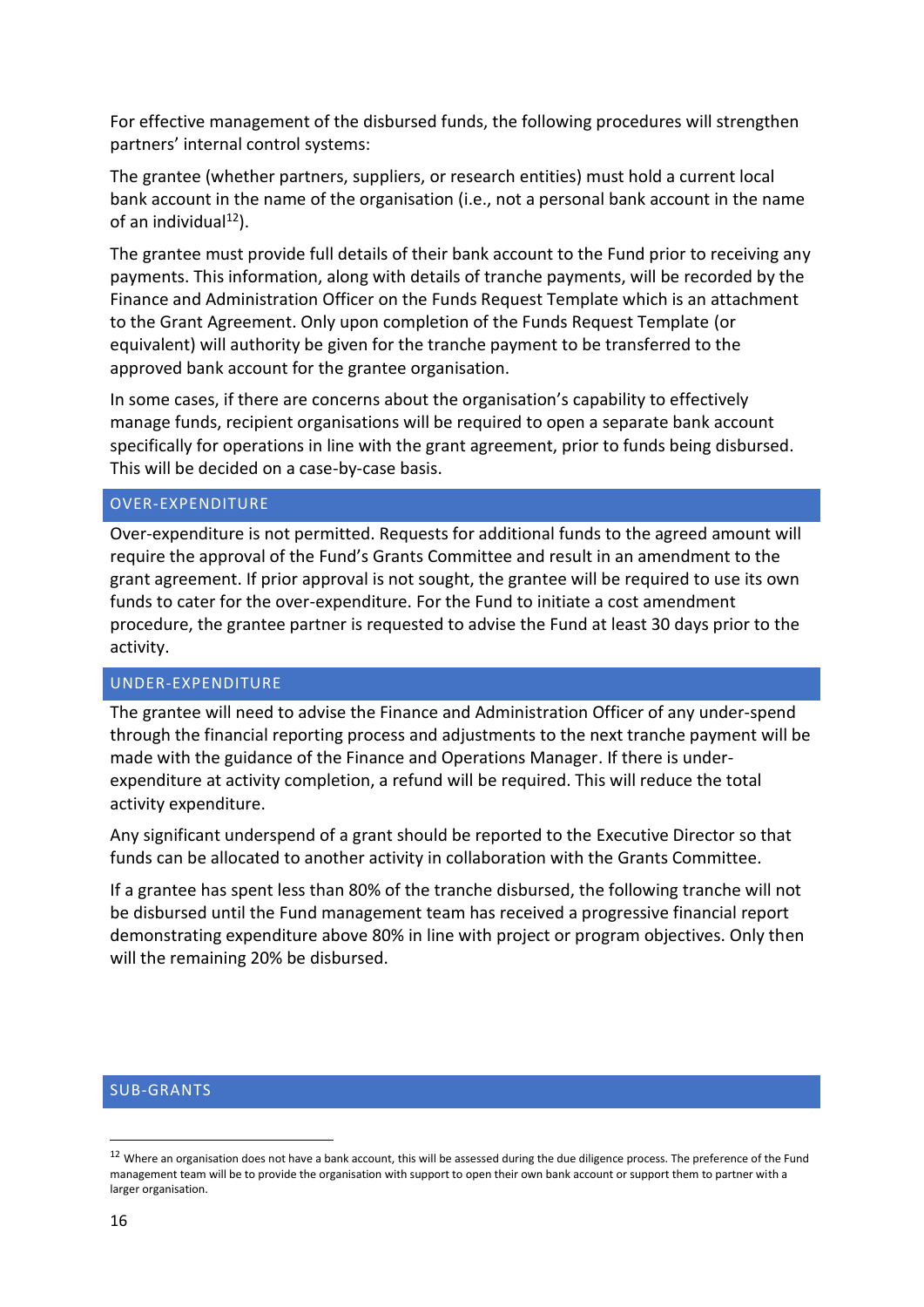Larger organisations that wish to provide sub-grants to smaller women's groups, organisations and networks using the Women's Fund Fiji must address the following:

- undergo a due diligence assessment to determine organisational capacity to perform sub-granting functions;
- undertake due diligence assessment of the sub grantee/s to determine organisational capacity;
- purpose and relevance of the sub grant to the overall proposal.
- relationship of the organisations;
- roles and responsibilities of the organisation and the sub grantee;
- resources and reporting;
- conditionality of financial disbursement;
- monitoring and evaluation; and
- risks and risk management.

## <span id="page-17-0"></span>PROCUREMENT PROCEDURES FOR GRANTEE PARTNERS

All procurement undertaken via the Fund – even at the community level – must be consistent with the Fund's Procurement Guidelines observing the core principle of achieving value for money.

Value for Money can be defined as a method or approach for striking a balance between a program's economy, efficiency and effectiveness, comparing the degree to which a project or activity has achieved its intended outcomes against its assessed efficiency in the use of its resources to achieve those outcomes.

Guidelines on Fund Procurement processes are attached to the Grant Agreement. More specific procurement checklists, guidelines and training to support partners undertaking procurement will be provided during the orientation sessions.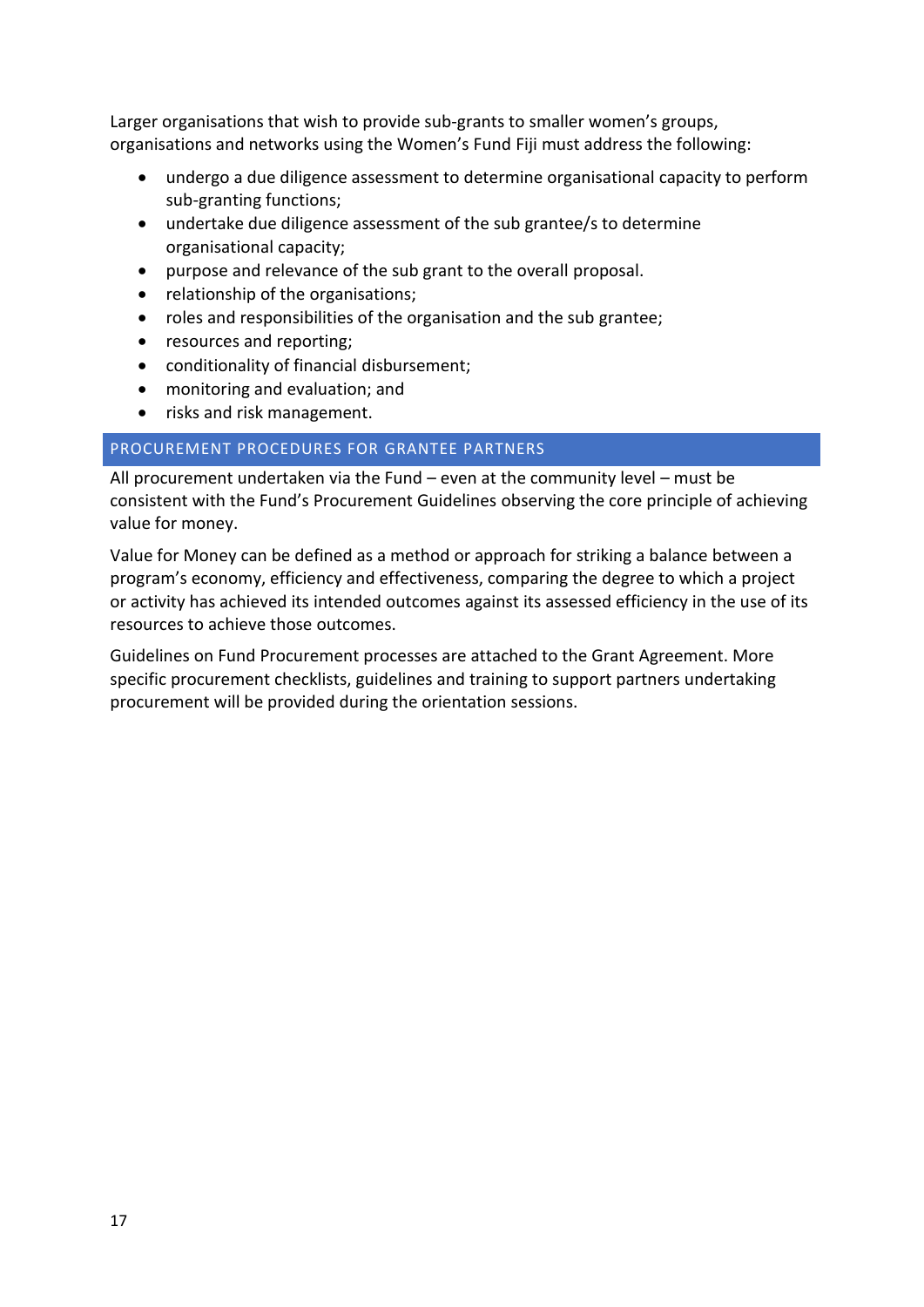# <span id="page-18-0"></span>Conflict resolution

**The following conflict management process should be followed when disagreements or issues arise between Fund partners, within partner organisations or between a grantee and a member of the Fund management.** This process can be applied to individuals and groups or organisations. If a complaint is about the relevant Fund personnel, grantee partners are able to bring issues to the next point in the process. For example, if there is an issue with the Program Officer, grantee partners can speak directly to the Executive Director. If there is an issue with the Executive Director, you can speak directly to the Grants Committee. Conflict resolution should only be sought through the Fund if it is directly relevant to Fund support.

**Complaints can be addressed through informal or formal processes**. Informal processes mean that the complaint is either solved between the two parties or is informally mediated by a member of the Fund management team and limited formal written records are maintained about the process. A formal complaint requires consistent and detailed documentation of the process, and any outcomes will be officially documented and followed.

All Fund staff and grantee partners are discouraged from bringing frivolous or vexatious complaints against the Fund. A frivolous complaint is one made without reasonable cause. A vexatious complaint is made with the intent of causing harm, embarrassment, or annoyance, without evidence of any substantive allegation. Fund staff or grantee partners who make vexatious complaints may face disciplinary processes.

**The Fund's conflict management process follows natural justice principles.** This means that both the parties have the right to a fair hearing, with all relevant information will be objectively considered and the rights of all parties protected throughout the process.